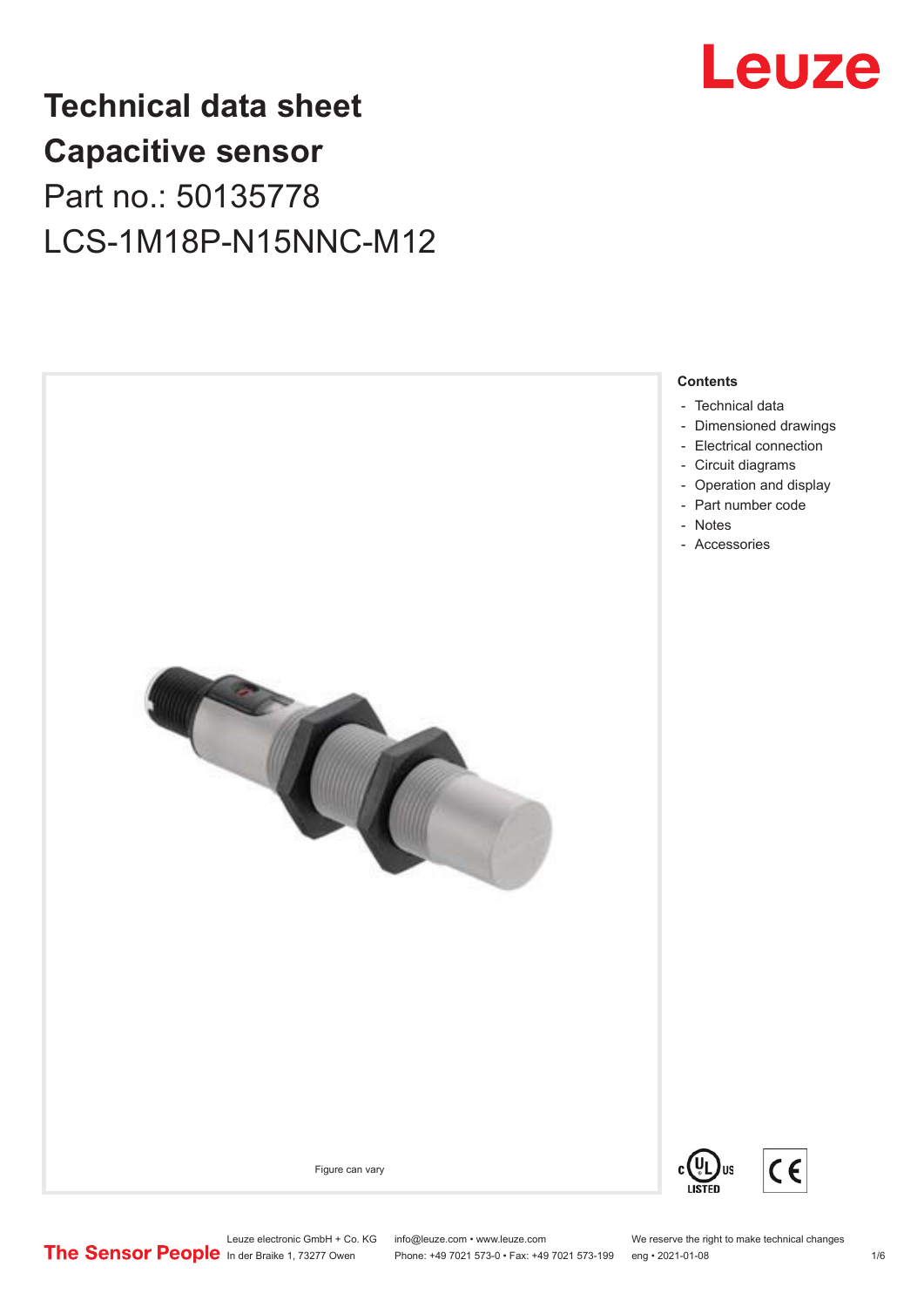### <span id="page-1-0"></span>**Technical data**

# Leuze

#### **Basic data**

|                             | Series                                         | $LCS-1$                               |  |
|-----------------------------|------------------------------------------------|---------------------------------------|--|
|                             | Switching distance S <sub>n</sub>              | 2  15 mm                              |  |
|                             | <b>Assured switching distance</b>              | $15 \text{ mm}$                       |  |
|                             |                                                |                                       |  |
|                             | <b>Electrical data</b>                         |                                       |  |
|                             | <b>Protective circuit</b>                      | Polarity reversal protection          |  |
|                             |                                                | Short circuit protected               |  |
|                             |                                                |                                       |  |
|                             | Performance data                               |                                       |  |
|                             | Supply voltage U <sub>p</sub>                  | 10  30 V, DC                          |  |
|                             | <b>Residual ripple</b>                         | 0  10 %, From U <sub>B</sub>          |  |
|                             | <b>Open-circuit current</b>                    | 15 mA                                 |  |
|                             | Temperature drift, max. (in % of S.)           | 20 %                                  |  |
|                             | Repeatability, max. (in % of S.)               | 2%                                    |  |
|                             | <b>Rated operating current</b>                 | 100 mA                                |  |
|                             |                                                |                                       |  |
|                             | Outputs                                        |                                       |  |
|                             | Number of digital switching outputs 1 Piece(s) |                                       |  |
|                             |                                                |                                       |  |
|                             | <b>Switching outputs</b>                       |                                       |  |
|                             | <b>Type</b>                                    | Digital switching output              |  |
|                             | <b>Voltage type</b>                            | DC                                    |  |
|                             |                                                |                                       |  |
|                             | <b>Switching output 1</b>                      |                                       |  |
| <b>Assignment</b>           |                                                | Connection 1, pin 2                   |  |
|                             | <b>Switching element</b>                       | <b>Transistor, NPN</b>                |  |
| <b>Switching principle</b>  |                                                | NC (normally closed)                  |  |
|                             |                                                |                                       |  |
|                             | <b>Timing</b>                                  |                                       |  |
| <b>Switching frequency</b>  |                                                | 100 Hz                                |  |
|                             |                                                |                                       |  |
|                             | <b>Connection</b>                              |                                       |  |
|                             | <b>Number of connections</b>                   | 1 Piece(s)                            |  |
|                             |                                                |                                       |  |
|                             | <b>Connection 1</b>                            |                                       |  |
|                             | <b>Function</b>                                | Signal OUT                            |  |
|                             |                                                | Voltage supply                        |  |
|                             | <b>Type of connection</b>                      | Connector                             |  |
|                             | <b>Thread size</b>                             | M12                                   |  |
|                             | Type                                           | Male                                  |  |
|                             | <b>Material</b>                                | Plastic                               |  |
|                             | No. of pins                                    | 4 -pin                                |  |
|                             | Encoding                                       | A-coded                               |  |
|                             |                                                |                                       |  |
|                             | <b>Mechanical data</b>                         |                                       |  |
|                             | Design                                         | Cylindrical                           |  |
|                             | <b>Thread size</b>                             | M18 x 1 mm                            |  |
| Dimension (Ø x L)           |                                                | 18 mm x 88.5 mm                       |  |
| <b>Type of installation</b> |                                                | Non-embedded                          |  |
|                             | <b>Housing material</b>                        | Plastic                               |  |
|                             | <b>Plastic housing</b>                         | Polybutylene (PBT)                    |  |
|                             |                                                |                                       |  |
|                             | Sensing face material                          | Plastic, Polybutylene (PBT)           |  |
|                             | <b>Cover material</b>                          | Plastic, Polybutylene (PBT)/polyamide |  |

| <b>Operation and display</b>        |                                    |
|-------------------------------------|------------------------------------|
| Type of display                     | LED                                |
| <b>Number of LEDs</b>               | 2 Piece(s)                         |
| <b>Operational controls</b>         | Multiturn potentiometer (12 turns) |
| Function of the operational control | Sensitivity adjustment             |
| Switching distance, adjustable      | Yes                                |
|                                     |                                    |
| <b>Environmental data</b>           |                                    |
| Ambient temperature, operation      | $-2585 °C$                         |
|                                     |                                    |
| <b>Certifications</b>               |                                    |
| Degree of protection                | IP 67                              |
| <b>Protection class</b>             | III                                |
| <b>Certifications</b>               | c UL US                            |
| <b>Standards applied</b>            | IEC 60947-5-2                      |
|                                     |                                    |
| <b>Correction factors</b>           |                                    |
| Acetone                             | 0.75                               |
| <b>Acrylic resin</b>                | 0.10.25                            |
| Alcohol                             | 0.85                               |
| Ammonia                             | 0.70.85                            |
| Aniline                             | 0.4                                |
| <b>Gasoline</b>                     | 0.1                                |
| <b>Celluloid</b>                    | 0.15                               |
| Liquid chlorine                     | 0.1                                |
| <b>Ebonite</b>                      | 0.15                               |
| <b>Epoxy resin</b>                  | 0.150.35                           |
| Crude oil                           | 0.05                               |
| <b>Ethanol</b>                      | 0.85                               |
| Ethylene glycol                     | 0.93                               |
| Freon R22 and 502 (liquid)          | 0.35                               |
| Grain                               | 0.150.3                            |
| Glass                               | 0.20.55                            |
| Glycerin                            | 0.98                               |
| <b>Rubber</b>                       | 0.150.9                            |
| Wood, wet                           | 0.60.85                            |
| Wood, dry                           | 0.10.4                             |
| <b>Carbon dioxide</b>               | 0                                  |
| Air                                 | 0                                  |
| Marble                              | 0.5                                |
| <b>Flour</b>                        | 0.05                               |
| <b>Melamine resin</b>               | 0.250.55                           |
| Milk powder                         | 0.2                                |
| <b>Nylon</b>                        | 0.20.3                             |
| Oil-containing paper                | 0.25                               |
| Paper                               | 0.1                                |
| Polyamide                           | 0.3                                |
| Polyester resin<br>Pressboard       | 0.150.5                            |
| <b>PTFE</b>                         | 0.10.3<br>0.1                      |
|                                     | 0.2                                |
| <b>Quartz glass</b><br>Salt         | 0.35                               |
| Sand                                |                                    |
| Water                               | 0.150.3<br>1                       |
| <b>Cement dust</b>                  | 0.25                               |
| Sugar                               | 0.15                               |
|                                     |                                    |

**Net weight** 22 g

(PA 12)

Leuze electronic GmbH + Co. KG info@leuze.com • www.leuze.com We reserve the right to make technical changes ln der Braike 1, 73277 Owen Phone: +49 7021 573-0 • Fax: +49 7021 573-199 eng • 2021-01-08 2/6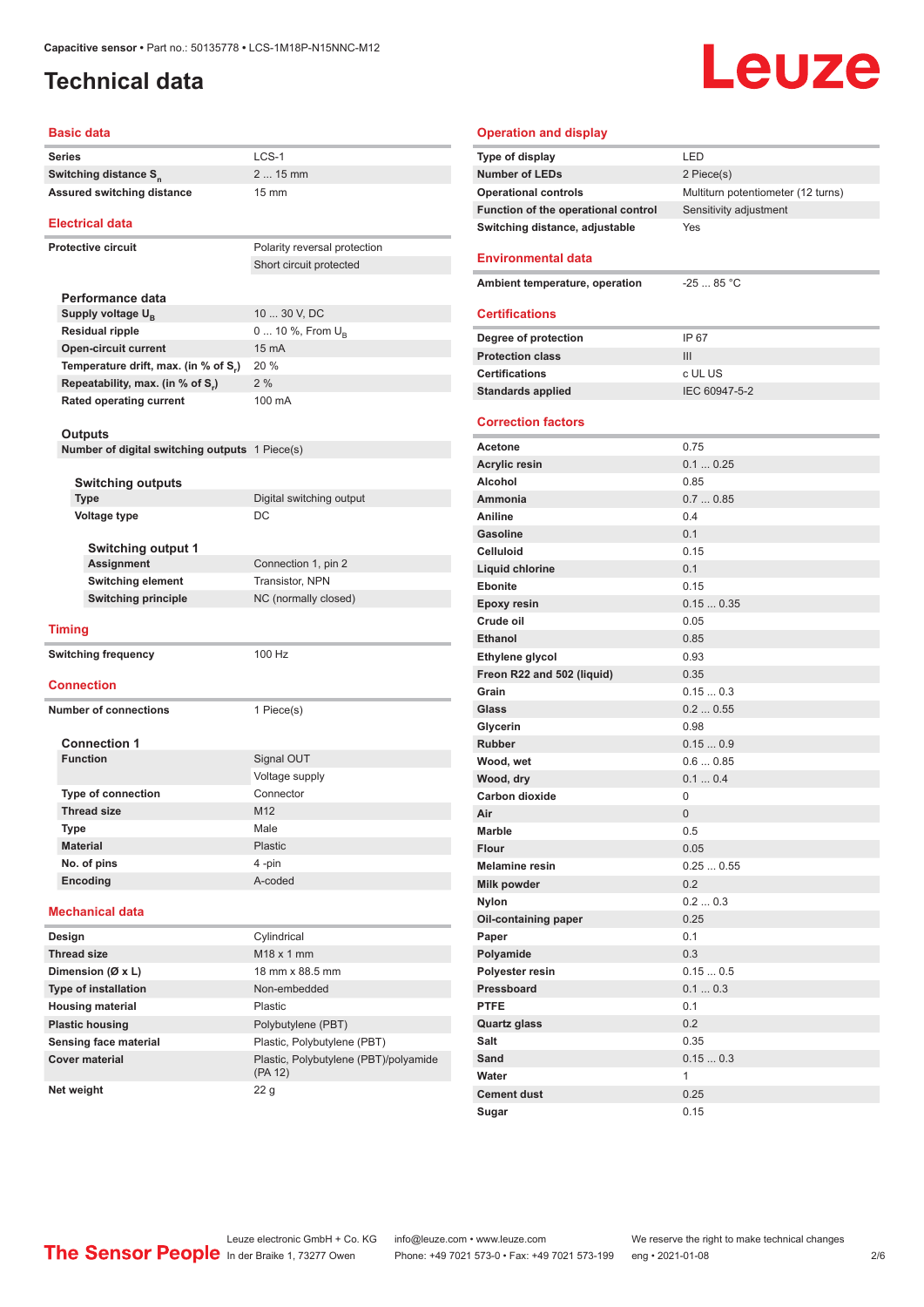### <span id="page-2-0"></span>**Technical data**

| <b>Customs tariff number</b> | 85365019 |
|------------------------------|----------|
| eCl@ss 5.1.4                 | 27270102 |
| eCl@ss 8.0                   | 27270102 |
| eCl@ss 9.0                   | 27270102 |
| eCl@ss 10.0                  | 27270102 |
| eCl@ss 11.0                  | 27270102 |
| <b>ETIM 5.0</b>              | EC002715 |
| <b>ETIM 6.0</b>              | EC002715 |
| <b>ETIM 7.0</b>              | EC002715 |

## **Dimensioned drawings**

All dimensions in millimeters



- 1 Active surface
- 2 Housing
- 3 Cover
- 4 Potentiometer
- 5 Green LED, operating voltage display
- 6 Yellow LED, function indicator

#### **Electrical connection**

#### **Connection 1**

| <b>Function</b>    | Signal OUT<br>Voltage supply |
|--------------------|------------------------------|
| Type of connection | Connector                    |
| <b>Thread size</b> | M12                          |
| <b>Type</b>        | Male                         |
| <b>Material</b>    | Plastic                      |
| No. of pins        | 4-pin                        |
| Encoding           | A-coded                      |

#### **Pin Pin assignment Conductor Conductor Color**

|                | +1030 V DC | Brown                    |
|----------------|------------|--------------------------|
| $\overline{2}$ | n.c.       | $\overline{\phantom{0}}$ |
| 3              | <b>GND</b> | Blue                     |
| 4              | OUT        | <b>Black</b>             |



Leuze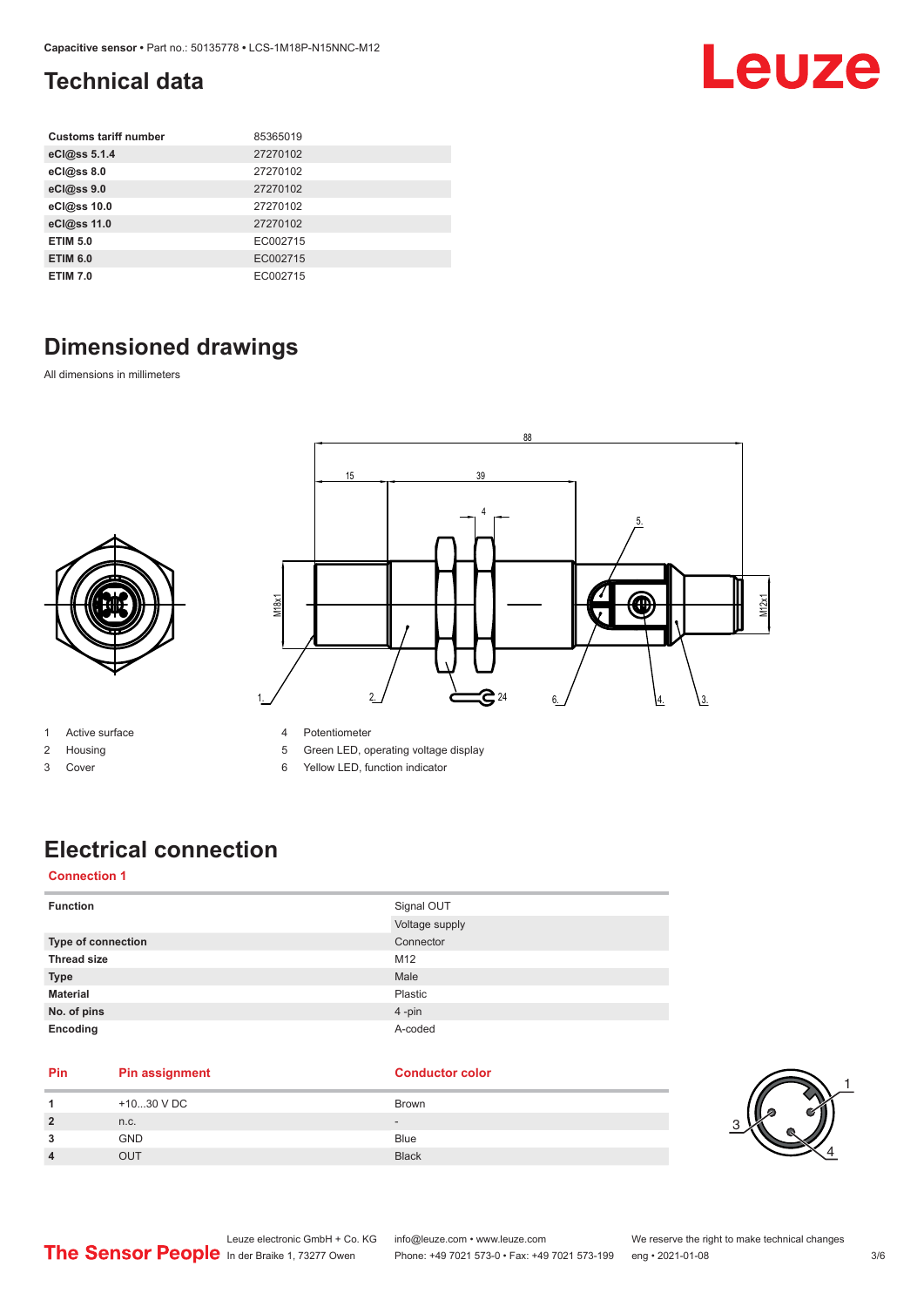#### <span id="page-3-0"></span>**Circuit diagrams**





## **Operation and display**

| LED            | <b>Display</b>           | <b>Meaning</b>                   |
|----------------|--------------------------|----------------------------------|
|                | Green, continuous light  | Ready                            |
| $\overline{2}$ | Yellow, continuous light | Switching output/switching state |

#### **Part number code**

Part designation: **LCS-ABBBC-DDDEFF-GHHHIJJJ KK**

| <b>LCS</b>   | <b>Operating principle</b><br>LCS: capacitive sensor                                                                                                                                                                                                                                                                                                                                                                                                                                                                                                                                                                                                                                                                                                                                                                       |
|--------------|----------------------------------------------------------------------------------------------------------------------------------------------------------------------------------------------------------------------------------------------------------------------------------------------------------------------------------------------------------------------------------------------------------------------------------------------------------------------------------------------------------------------------------------------------------------------------------------------------------------------------------------------------------------------------------------------------------------------------------------------------------------------------------------------------------------------------|
| A            | <b>Series</b><br>1: series 1 "Extended"<br>2: series 2 "Advanced"                                                                                                                                                                                                                                                                                                                                                                                                                                                                                                                                                                                                                                                                                                                                                          |
| <b>BBB</b>   | Design<br>M12: series with M12 x 1 external thread<br>M18: series with M18 x 1 external thread<br>M30: series with M30 x 1.5 external thread<br>Q40: series in cubic design, length 40 mm<br>Q54: series in cubic design, length 54 mm                                                                                                                                                                                                                                                                                                                                                                                                                                                                                                                                                                                     |
| $\mathbf{C}$ | <b>Housing material</b><br>B: brass<br>M: metal<br>P: plastic/PBT<br>T: PTFE                                                                                                                                                                                                                                                                                                                                                                                                                                                                                                                                                                                                                                                                                                                                               |
| <b>DDD</b>   | Measurement range / type of installation<br>F03: typ. range limit 3.0 mm / embedded installation<br>F04: typ. range limit 4.0 mm / embedded installation<br>F05: typ. range limit 5.0 mm / embedded installation<br>F06: typ. range limit 6.0 mm / embedded installation<br>F08: typ. range limit 8.0 mm / embedded installation<br>F10: typ. range limit 10.0 mm / embedded installation<br>F15: typ. range limit 15.0 mm / embedded installation<br>F20: typ. range limit 20.0 mm / embedded installation<br>N06: typ. range limit 6.0 mm / non-embedded installation<br>N08: typ. range limit 8.0 mm / non-embedded installation<br>N15: typ. range limit 15.0 mm / non-embedded installation<br>N25: typ. range limit 25.0 mm / non-embedded installation<br>N30: typ. range limit 30.0 mm / non-embedded installation |
| E            | <b>Output function</b><br>B: NC and NO contact<br>N: NPN<br>P: PNP                                                                                                                                                                                                                                                                                                                                                                                                                                                                                                                                                                                                                                                                                                                                                         |
| FF           | Switching<br>NC: normally closed contact<br>NO: normally open contact<br>NP: programmable                                                                                                                                                                                                                                                                                                                                                                                                                                                                                                                                                                                                                                                                                                                                  |
| G            | <b>Connection cable</b><br>K: cable<br>n/a: no cable                                                                                                                                                                                                                                                                                                                                                                                                                                                                                                                                                                                                                                                                                                                                                                       |
| HHH          | Cable length<br>020: length 2,000 mm<br>003: length 300 mm<br>n/a: no cable                                                                                                                                                                                                                                                                                                                                                                                                                                                                                                                                                                                                                                                                                                                                                |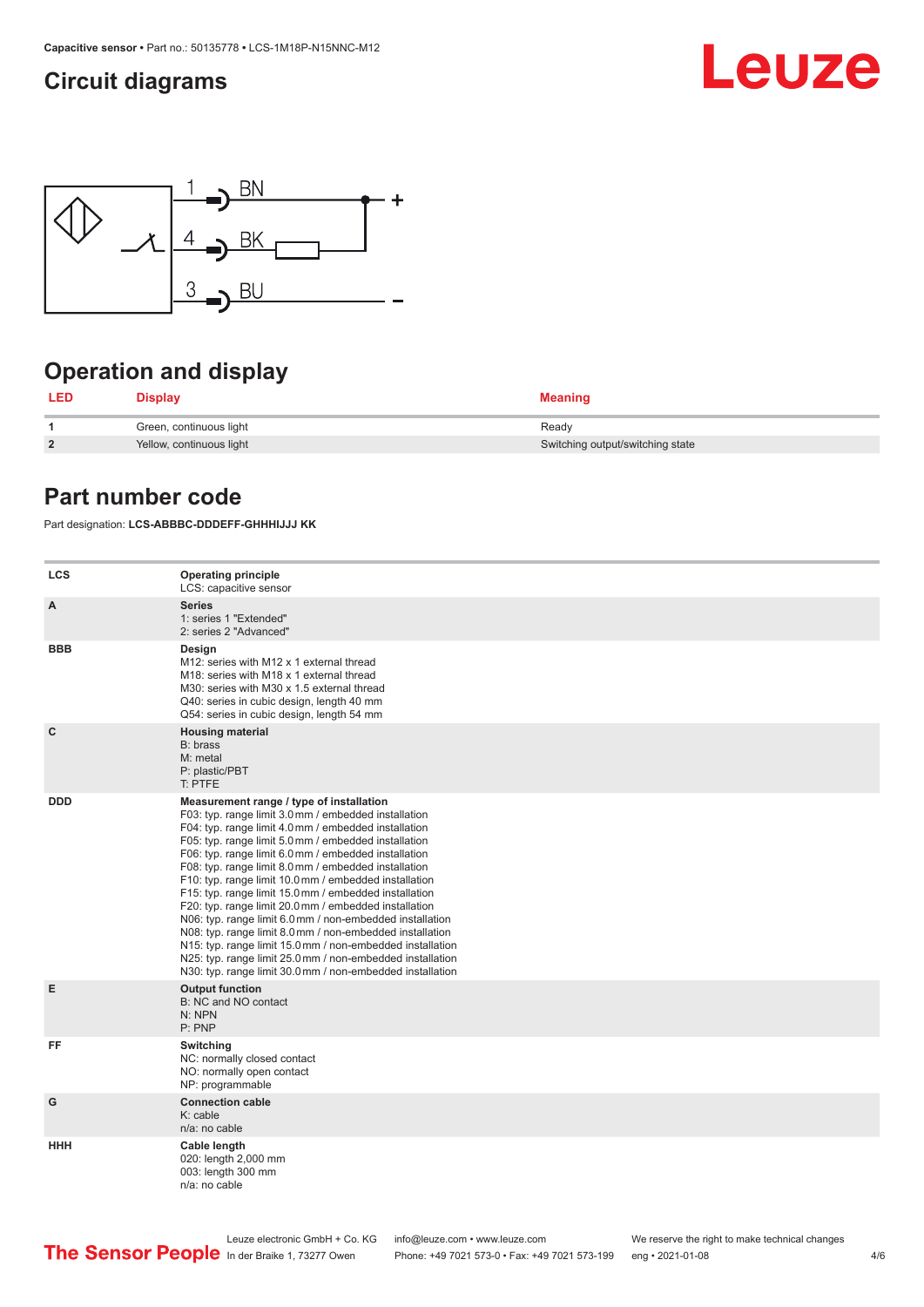#### <span id="page-4-0"></span>**Part number code**



| ı           | <b>Cable material</b><br>P: PUR<br>T: PTFE<br>V: PVC                                            |
|-------------|-------------------------------------------------------------------------------------------------|
| <b>JJJ</b>  | <b>Electrical connection</b><br>M08: M8 connector, 3-pin<br>M12: M12 connector, 4-pin (plug)    |
| <b>KK</b>   | Special equipment<br>L: IO-Link interface<br>T: teach-in<br>n/a: no special equipment           |
| <b>Note</b> |                                                                                                 |
| $\bullet$   | $\&$ A list with all available device types can be found on the Leuze website at www.leuze.com. |

#### **Notes**

| Observe intended use!                                                                                                                                                                                                      |
|----------------------------------------------------------------------------------------------------------------------------------------------------------------------------------------------------------------------------|
| $\%$ This product is not a safety sensor and is not intended as personnel protection.<br>§ The product may only be put into operation by competent persons.<br>♦ Only use the product in accordance with its intended use. |

#### **Accessories**

#### Connection technology - Connection cables

|  | Part no. | <b>Designation</b>     | <b>Article</b>   | <b>Description</b>                                                                                                                                         |
|--|----------|------------------------|------------------|------------------------------------------------------------------------------------------------------------------------------------------------------------|
|  | 50130654 | KD U-M12-4A-P1-<br>020 | Connection cable | Connection 1: Connector, M12, Axial, Female, A-coded, 4-pin<br>Connection 2: Open end<br>Shielded: No<br>Cable length: 2,000 mm<br>Sheathing material: PUR |
|  | 50130657 | KD U-M12-4A-P1-<br>050 | Connection cable | Connection 1: Connector, M12, Axial, Female, A-coded, 4-pin<br>Connection 2: Open end<br>Shielded: No<br>Cable length: 5,000 mm<br>Sheathing material: PUR |